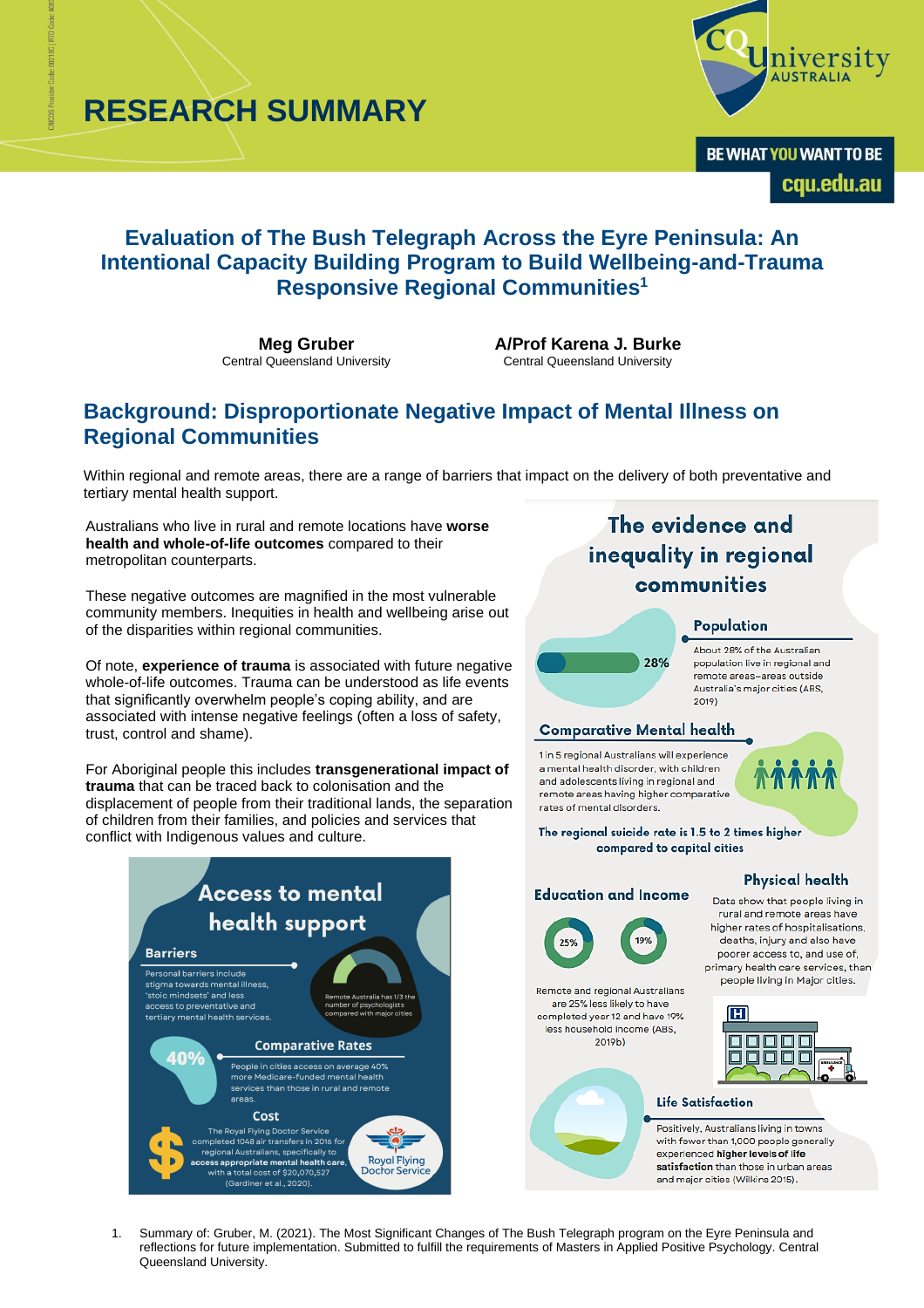# **Taking an Individualised Whole-Of-Community Approach (Wellbeingand-Trauma Responsive Communities)**

There is increasing acknowledgement that wellbeing and health promotion activities need to consider the unique cultural, historical and socioeconomic contexts of the individual community. This is particularly so for Aboriginal and Torres Strait Islander people (Working Together, 2014).

Unfortunately, many preventative and tertiary wellbeing and social-emotional programs are imposed on regional and remote communities, and may not add value to the community because they:

- Bring an **over-reliance on individualistic factors** (e.g., knowledge, skills, mindsets) in understanding wellbeing outcomes, and may disregard broader community or contextual factors (e.g., local culture, trauma)
- Become **another 'layer'** and **do not dovetail** into the strengths, wisdom and current initiatives of the local community.

What is needed are integrated **whole-of-community responses** to individual and collective wellbeing that are embedded and owned within the local region, in a manner that honors the unique needs, context and knowledge systems of individual community.

The concept of 'wellbeing-and-trauma responsive communities' (LBI, 2021) is purported to do this. It moves away from a reductionist approach to wellbeing and mental health, but instead values complexity, multi-disciplinary approaches, and the role of systems and communities to understand and promote optimal human functioning.



**Concepts integrated in 'wellbeing-and-trauma responsive communities'**

# **The Bush Telegraph: A Systemic Approach to Building Wellbeing-and-Trauma Responsive Regional Communities**

'The Bush Telegraph' is a LBI Foundation program designed to build wellbeing-and-trauma responsive local communities (or connected thriving communities). As reflected in its name, The Bush Telegraph is focused on **empowering local community members**, who are embedded in the **"bush"** to **"telegraph"** the science of wellbeing and resilience in a manner that draws upon the voices, wisdom and strengths of the local community, and supports its translation into existing knowledge systems.

**A pilot version of The Bush Telegraph** was delivered in collaboration with Centacare Catholic Country (CCCSA) across the **Eyre Peninsula** (South Australia), with a focus on the Ceduna, Whyalla and Port Lincoln communities between November 2020 and June 2021, as funded by the South Australian Government, under the Statewide Wellbeing Strategy, led by Wellbeing SA. The Bush Telegraph is founded upon the following key features:



The project culminated in the delivery of **14 Wellbeing Projects**, supported by 17 local community champions, across the Eyre Peninsula (engaging over **600 people**).











Page **2** of **5**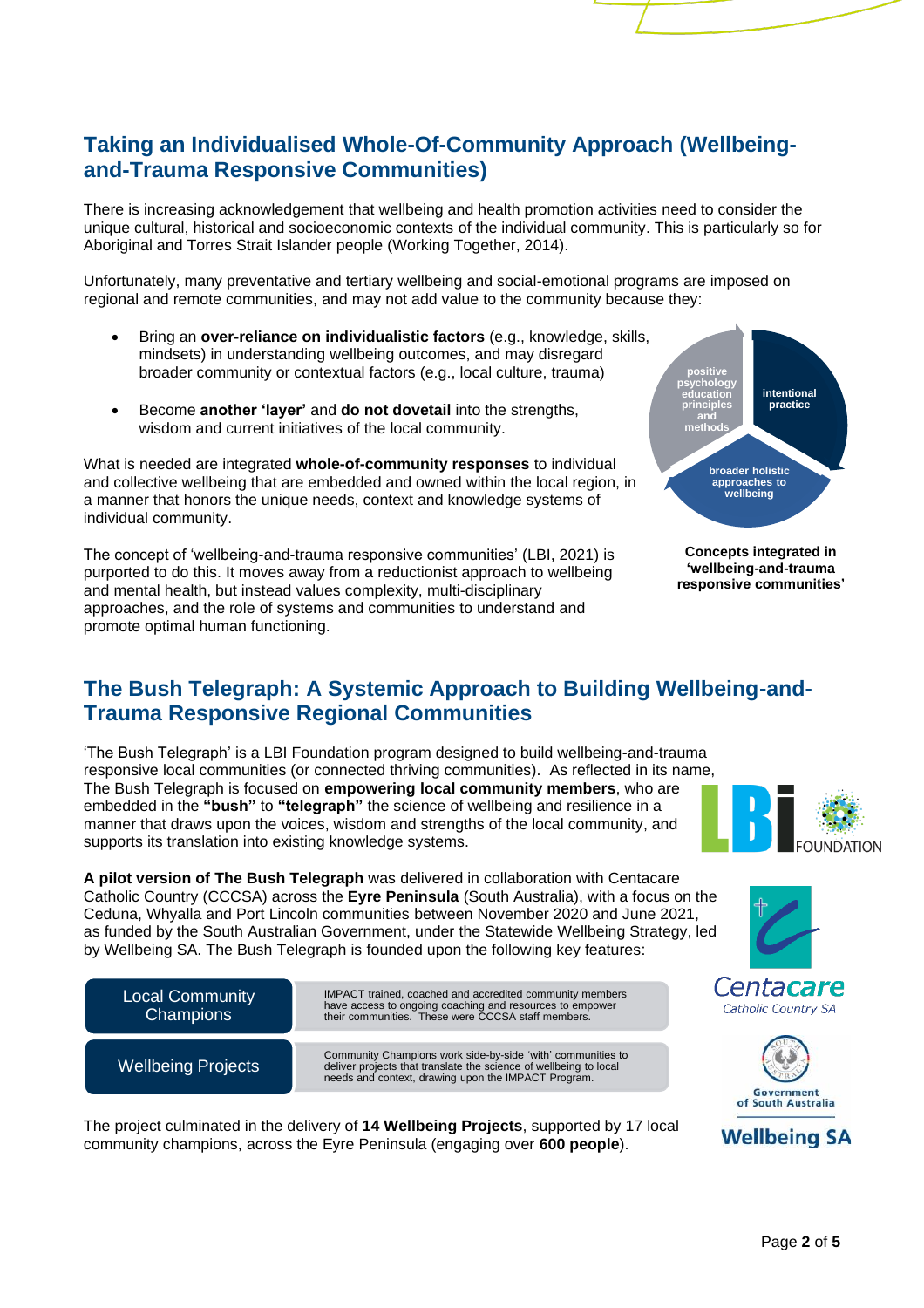# **Study Aims**

The purpose of this study was to evaluate The Bush Telegraph, bringing focus to the following points:

- What were the experiences of the Community Champions who were the program leaders in the implementation of The Bush Telegraph?
- From their perspectives, what are the most significant changes in the communities who participated in the program?
- What are key areas for future program development and improvement?

# **Study Methodology**

The study employed the **Most Significant Change evaluation methodology**, as detailed by Davies and Dart (2005). This represents a qualitative or **"participatory" evaluation** process.

The researcher assessed written accounts of Community Champions of the most significant change perceived ( $n = 13$ ). They then conducted focus groups ( $n = 6$ ) to further investigate the initial themes identified and gain deeper understanding of the impacts.

Analysis of data, using inductive thematic analysis and recognised protocols (Davies and Dart, 2005), was undertaken focusing on Community Champions experiences of the most significant changes following program implementation.

# **Results**

The study found the following key outcomes.

## **Experiences of Community Champions**

The study identified the following key themes in terms of how Community Champions experienced The Bush Telegraph. Community Champions reported that the program had led to the following:

| <b>Shared Intent and Language</b>   | • A shared language, founded upon intentionality and growth, had<br>supported stronger inter-team collaboration.                    |
|-------------------------------------|-------------------------------------------------------------------------------------------------------------------------------------|
| <b>Scientific Strategies</b>        | • Practical strategies to support and enable strong service delivery and<br>practice outcomes.                                      |
| Confidence                          | . Increased confidence to support others with content related to<br>wellbeing and resilience.                                       |
| <b>Organisational Collaboration</b> | • Language of intentionality, growth and key IMPACT content has<br>fostered inter-program collaboration.                            |
| <b>Community Connections</b>        | • Strengthening of inter-agency and community connections, and the<br>initiation of new interagency collaborations and connections. |

Community Champions also reported key organisational and contextual stressors that impacted on their experience of The Bush Telegraph.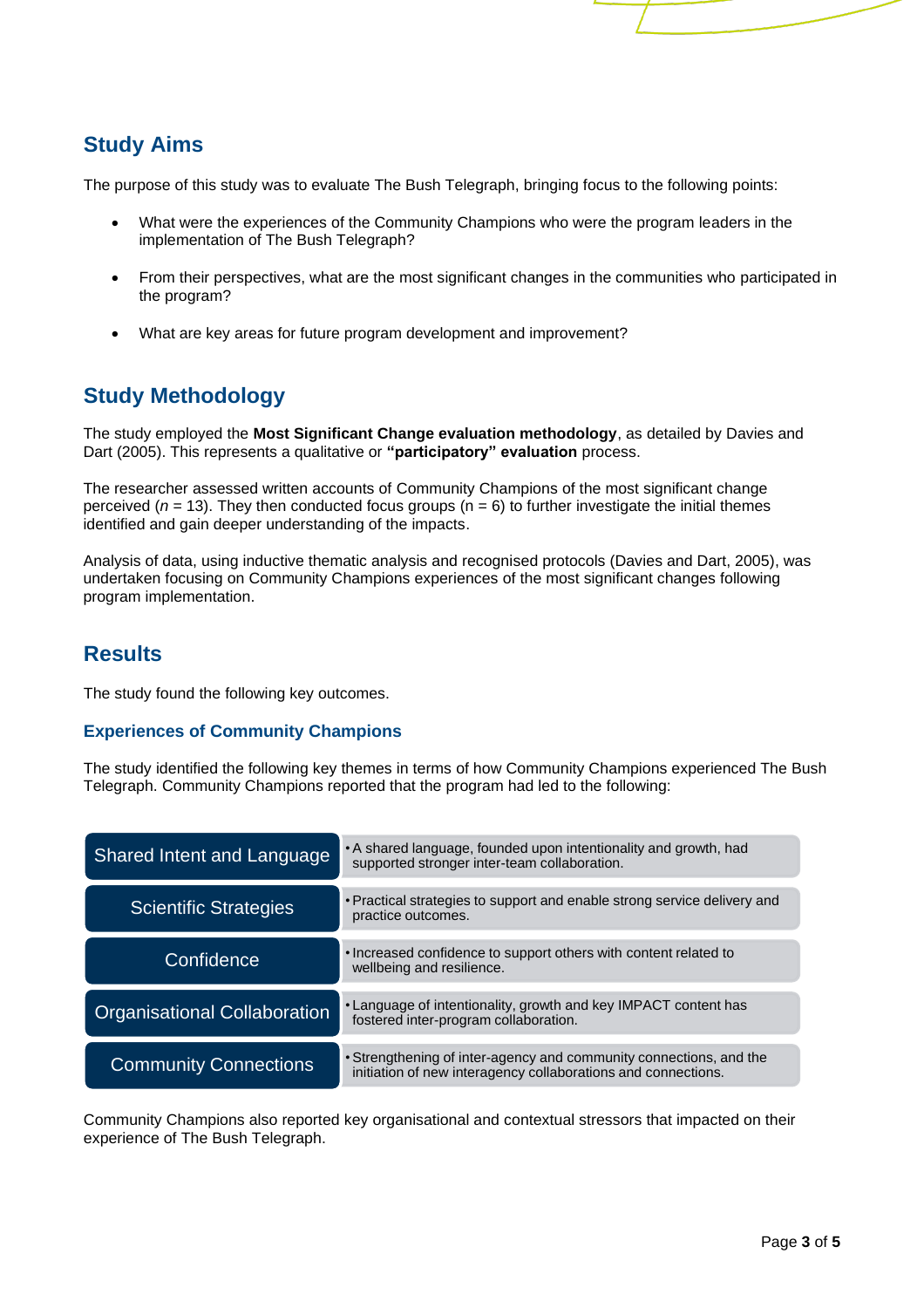## **Most Significant Community Impact**

The study identified the following key themes in terms of how Community Champions viewed the most significant impact of The Bush Telegraph within the community.

| <b>Resources</b>            | . New forms of resources on the science of wellbeing, growth<br>and trauma being disseminated throughout the community.  |
|-----------------------------|--------------------------------------------------------------------------------------------------------------------------|
| Accessible Language         | • Scientific strategies were able to be adapted into locally<br>accessible language that connected to local communities. |
| <b>Sustainable Projects</b> | • Sustainability of key content into support processes and<br>community owned wellbeing projects.                        |

## **Future Program Implementation Recommendations**

The study identified the following areas of future program development and implementation:

- Strengthening program clarity and expectations for Community Champions.
- Increasing timeframe from 'learning' IMPACT content to 'coaching' content.
- Managing competing workload pressures.
- Strengthening face-to-face and wrap-around coaching support.

## **Summary and Conclusions**

The purpose of the present study was to identify Community Champion perspectives of the most significant changes that have occurred following the implementation of The Bush Telegraph across the Eyre Peninsula.

## Meaningful growth outcomes

The study found that The Bush Telegraph delivered sustainable outcomes for both Community Champions and local communities, in a manner that was **aligned to the stated goals** of the program (building wellbeing responsive communities).

## Foundation and catalyst for future growth

There is evidence that the program has provided a **foundation for the future** delivery of local wellbeing programs and initiatives in a manner founded upon the science of wellbeing, trauma and growth. In other words, the program can have a **'catalytic effect'** to support the sustainable 'telegraphing' of the science of wellbeing, and to promote local community collaboration and shared wellbeing solutions.

## Program refinement for sustainability

While the program delivered meaningful outcomes, the study identified a range of factors that impacted on the delivery. The study offered a range of suggestions to support the future sustainable implementation of The Bush Telegraph, including to foster alignment and sustainable implementation with the partner agency.

## Implications for policy and practice

This research **supports the importance of community-owned wellbeing programming.** It demonstrates the role and importance of moving away from reductionist approaches to wellbeing and mental health, and the potential role for the integration of (1) positive psychology, (2) intentional practice and (3) and broader holistic approaches to wellbeing.

The study has highlighted the importance of promoting mental health and wellbeing outcomes through collaborative approaches that are founded upon shared language, evidence and methods.